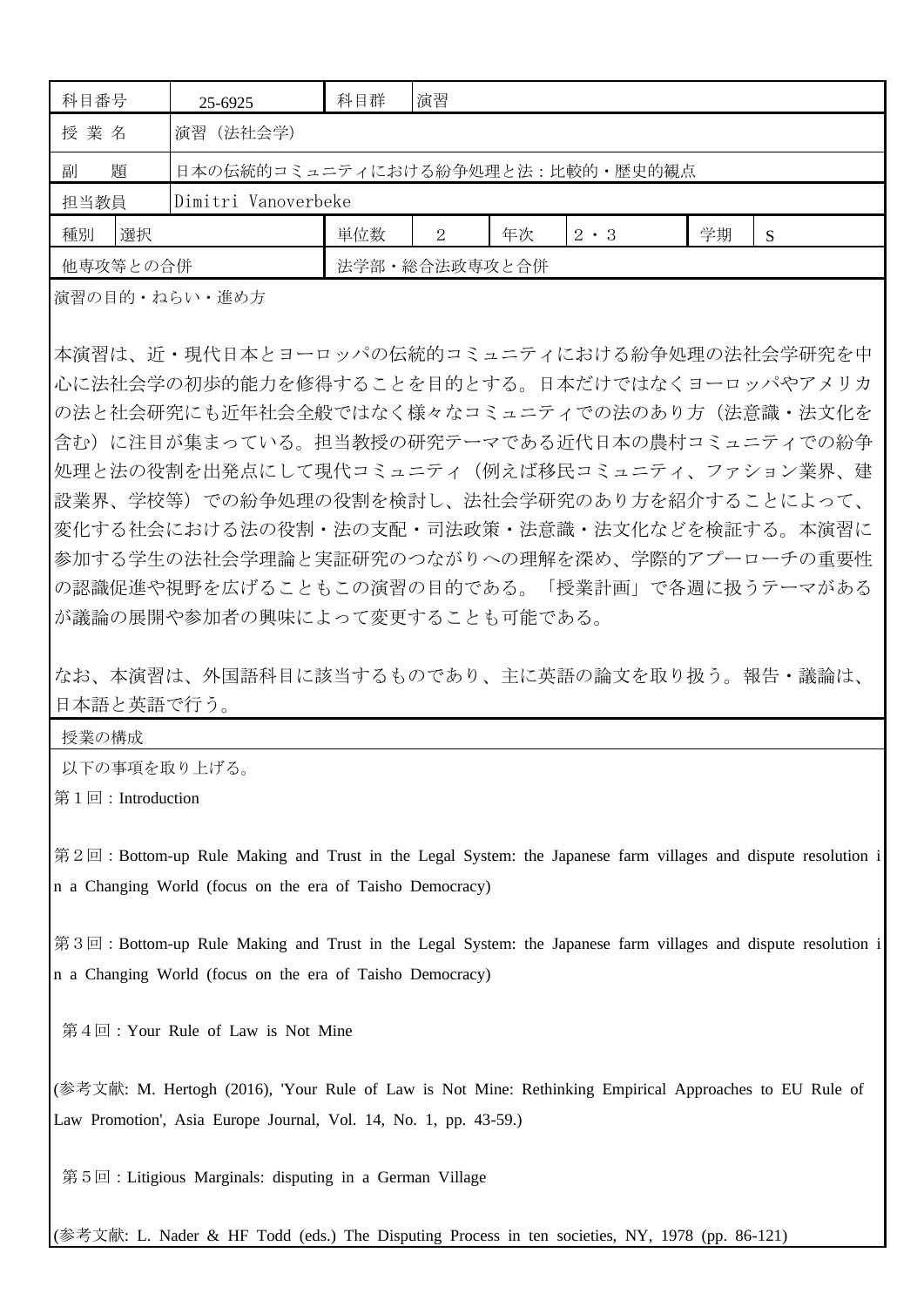第6回:What are "traditional communities" and what do they mean for law and society research?

(参考文献: Moore, Sally Falk. "Law and social change: the semi-autonomous social field as an appropriate subjec t of study". Law & Society Review, 1972, 7: 719.)

第7回:What does law mean for people in traditional communities?

(参考文献: Hertogh, Marc. "Chapter 1: Introduction" in: Marc Hertogh, Nobody's law: Legal consciousness and le gal alienation in everyday life. Springer, 2018.)

第8回:Does a Japanese legal culture exist?

(参考文献: Hertogh, Marc. "Chapter 2: The Myth of Dutch Legal Culture" in: Marc Hertogh, Nobody's law: Lega l consciousness and legal alienation in everyday life. Springer, 2018.)

第9回: How to design law and society research?

(参考文献: Hertogh, Marc. "Chapter 4: research Methods: Through the Lens of Legal Consciousness" in: Marc Hertogh, Nobody's law: Legal consciousness and legal alienation in everyday life. Springer, 2018.)

第10回: Case studies: dispute resolution in the community of homeless people (Japan) (the specific case is a sugg estion as a stepping stone but this can be changed according to the participant's interest)

(参考文献:

第11回: Case studies: dispute resolution in the community of fish markets (Japan) (the specific case is a suggesti on as a stepping stone but this can be changed according to the participant's interest)

(参考文献:

第12回: Case studies: dispute resolution in Fukushima villages (the specific case is a suggestion as a stepping sto ne but this can be changed according to the participant's interest)

第13回: final discussion

教材等 随時指示する。